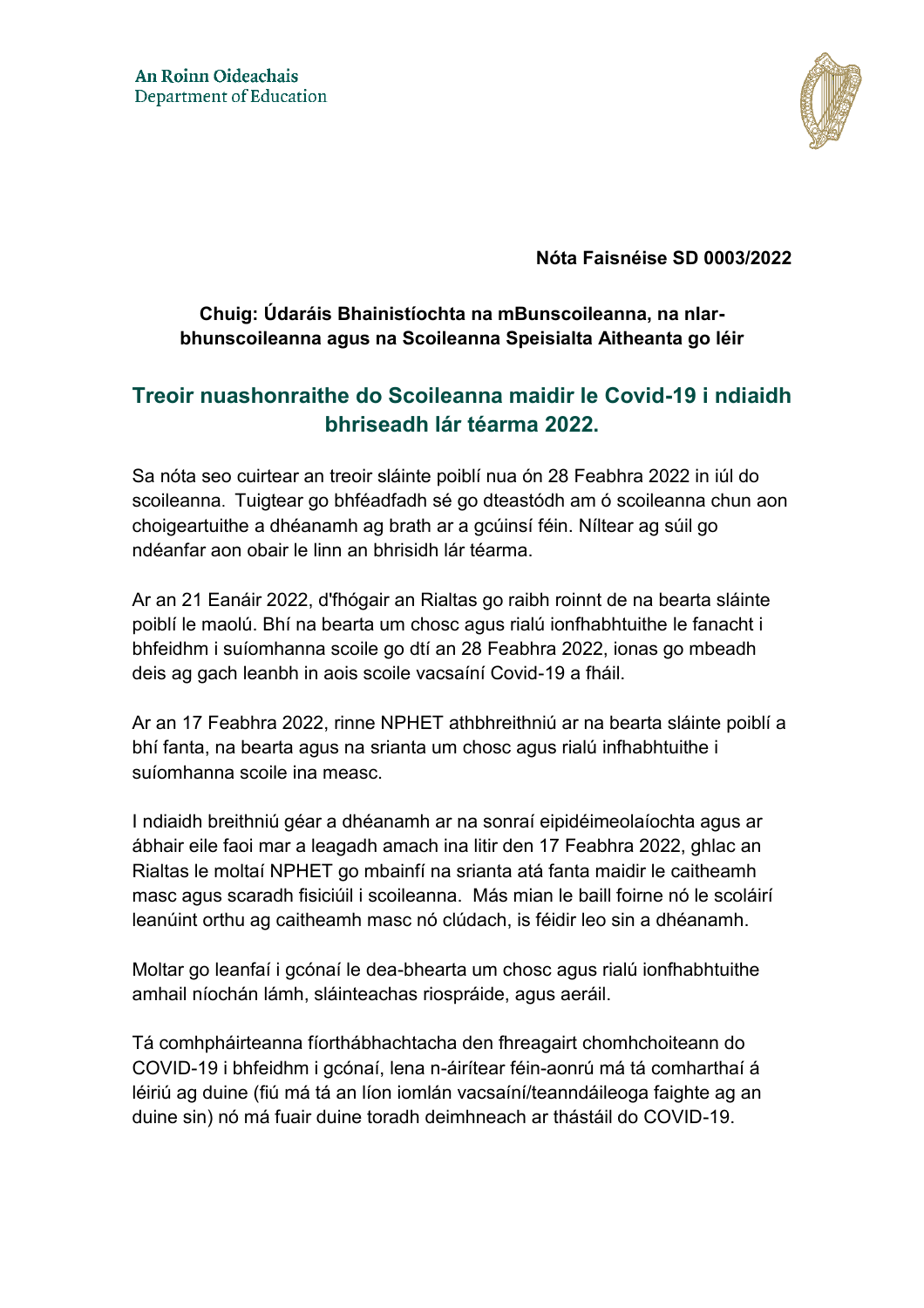

Go ginearálta, ba cheart go dtosódh scoileanna anois an athuair ar ghnáthnósanna scoile agus ar ghnáthghníomhaíochtaí teagaisc agus foghlama.

## **Fanacht sa bhaile má tá comharthaí á léiriú agat**

Tá an riachtanas fanacht sa bhaile má tá comharthaí á léiriú agat i bhfeidhm go fóill – do scoláirí agus do bhaill foirne araon. Ceann de na teachtaireachtaí is tábhachtaí maidir le bainistiú rioscaí COVID-19 ná gach rud atá praiticiúil a dhéanamh ionas nach dtabharfar COVID-19 isteach sa scoil. Mura dtugtar isteach an t-ionfhabhtú ní féidir é a scaipeadh.

### **Sláinteachas Lámh**

Ba cheart do scoileanna leanúint orthu ag cur dea-shláinteachas lámh chun cinn. Is féidir sláinteachas lámh a bhaint amach trí lámha a ní nó díghalrán lámh a úsáid (nuair a fhéachann na lámha glan). Beidh maoiniú ar fáil go fóill do scoileanna chun PPE a cheannach, lena n-áirítear díghalrán lámh.

### **Cumhdaigh aghaidhe/Caitheamh masc:**

Ní gá do bhaill foirne ná do dhaltaí/scoláirí cumhdach aghaidhe/masc a chaitheamh ar scoil a thuilleadh. Féadfaidh baill foirne agus scoláirí/daltaí leanúint orthu ag caitheamh cumhdaigh aghaidhe/maisc más mian leo ar bhonn pearsanta agus ba cheart go gcuirfeadh scoileanna maisc ar fáil go fóill má iarrtar iad faoi mar atá á dhéanamh acu faoi láthair. Cuirfear maoiniú ar fáil go fóill do scoileanna chun cúnamh a thabhairt maidir le ceannach PPE, lena náirítear maisc,

### **Iompar scoile agus cumhdaigh aghaidhe/caitheamh masc**

Le héifeacht ón Luan an 28 Feabhra ní bheidh sé éigeantach a thuilleadh cumhdaigh aghaidhe/maisc a chaitheamh ar iompar scoile ach molfar go fóill iad a chaitheamh. Beidh na bearta eile go léir a bhaineann le sláinteachas (lena n-áirítear díghalrán lámh agus glantachán breise ar sheirbhísí) agus suíochán réamhshannta i bhfeidhm go fóill faoi réir athbhreithniú breise.

### **Glantachán agus Sláinteachas i scoileanna**

Tá maoiniú breise curtha ar fáil ag an Roinn Oideachais do scoileanna chun tacú leis an nglantachán feabhsaithe a theastaíonn chun rioscaí COVID-19 a mhaolú. Leanfar den mhaoiniú sin don bhliain acadúil seo agus déanfar athbhreithniú air roimh thús na scoilbhliana seo chugainn.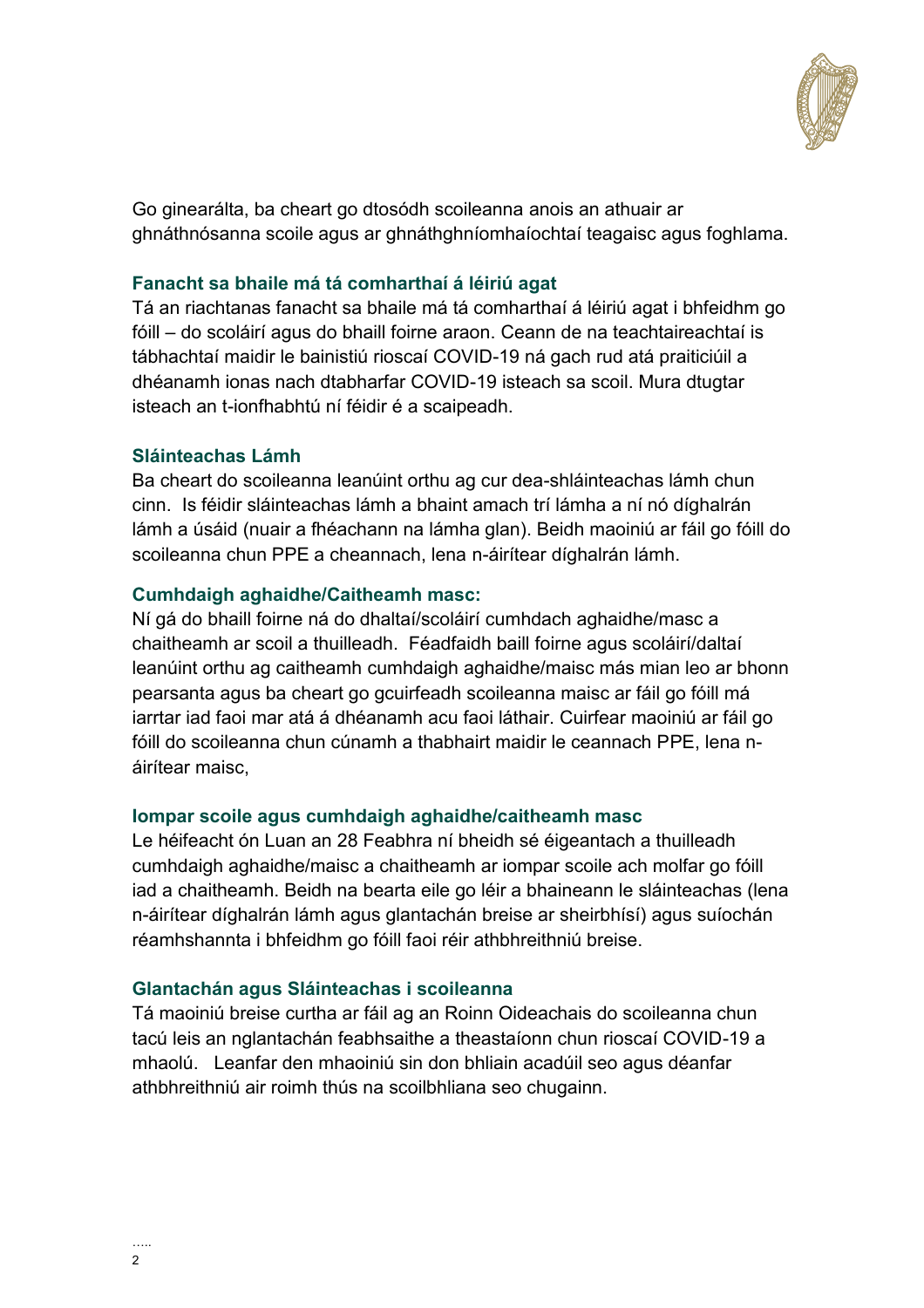

# **Scaradh Fisiciúil:**

Bunscoileanna:

Den chuid ba mhó, ar mhaithe le scaradh fisiciúil a fheidhmiú i mbunscoileanna, eagraíodh daltaí agus a gcuid múinteoirí mar Bholgáin Ranga (i.e. rang-ghrúpa a fhanann deighilte ó ranganna eile a oiread agus is féidir) agus grúpaí discréideacha nó 'Faighneoga' laistigh de na bolgáin ranga sin, a oiread agus a bhí sin indéanta.

Aithnítear gur chuir sé sin isteach ar theagasc agus ar fhoghlaim agus ar an gcaidreamh sóisialta agus ar an meascadh idir ranganna agus bliainghrúpaí agus laistigh díobh. De bhrí nach bhfuil feidhm a thuilleadh le scaradh fisiciúil sa tsochaí, ní gá do scoileanna faighneoga agus bolgáin ranga a bheith acu a thuilleadh.

Beidh sé níos éasca dá bharr sin filleadh ar chómhúinteoireacht, ar spóirt, amhránaíocht agus ceol, clubanna bricfeasta agus ar ghníomhaíochtaí idir scoileanna. Is féidir úsáid a bhaint arís as seomraí feistis, hallaí gleacaíochta, taisceadáin, etc áit a raibh rochtain theoranta ar a leithéidí.

I gcás go raibh amanna agaithe chun daltaí a fhágáil ag an scoil agus a bhailiú ón scoil, nó amanna agaithe i gcomhair sosanna i bhfeidhm ag scoileanna, níl aon ghá leo sin a thuilleadh.

## • lar-bhunscoileanna:

San áireamh sa tsraith beart a leagadh amach sa Chreat um scaradh fisiciúil i mbunscoileanna, bhí athchumrú a dhéanamh ar spásanna ranga chun scaradh fisiciúil a uasmhéadú; athbhreithniú a dhéanamh ar thráthchláir; beorshruthú a úsáid laistigh den scoil; agus rochtain a fháil ar spásanna a bhí ar fáil sa phobal áitiúil.

De bhrí nach bhfuil feidhm a thuilleadh leis an riachtanas ginearálta a bhaineann le scaradh fisiciúil sa tsochaí, ní gá do scoileanna na socruithe sin a chur i bhfeidhm a thuilleadh. Más rud é go bhfuil na socruithe sin ag cur as don teagasc agus don fhoghlaim amhail beoshruthú nó srian ar chómhúinteoireacht etc, ba cheart deireadh a chur leo láithreach. Níltear ag súil go ndéanfaí tráthchláir a athshocrú i lár na bliana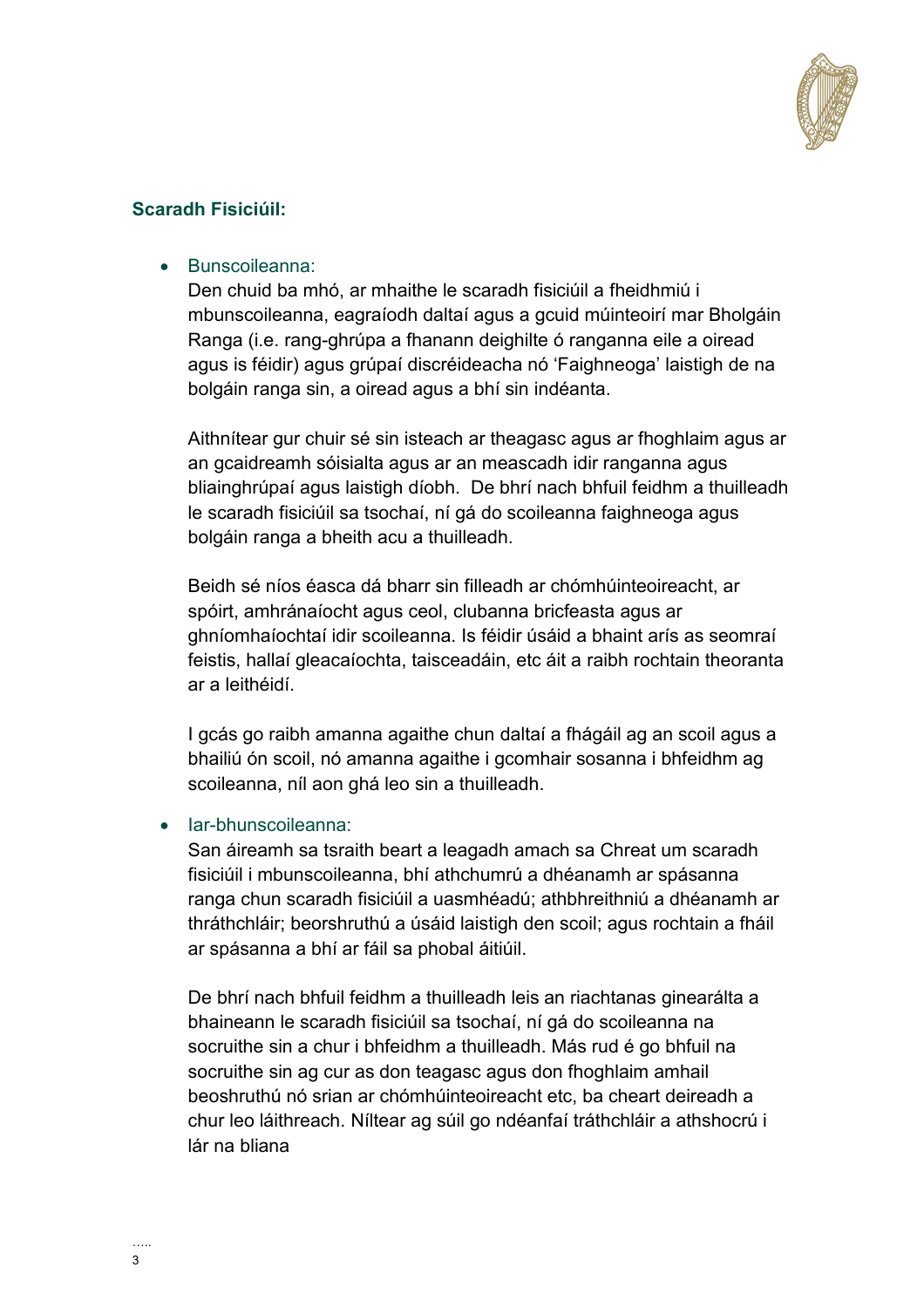

Is féidir úsáid a bhaint arís as seomraí feistis, hallaí gleacaíochta, taisceadáin, etc áit a raibh rochtain theoranta ar a leithéidí.

# **Cuairteoirí ag teacht chuig scoileanna/Cruinnithe tuismitheoirí is múinteoirí**

Ní gá a thuilleadh srian a chur le cuairteoirí ag teacht chuig scoileanna agus ba cheart go bhfillfeadh scoileanna ar na gnáthshocruithe i gcomhair cuairteoirí. Sa chomhthéacs sin, ba cheart go gcuirfí tús an athuair le cruinnithe tuismitheoirí is múinteoirí agus i gcás scoileanna nach raibh cruinnithe tuismitheoirí is múinteoirí acu, ba cheart tús a chur leo sin a luaithe agus is féidir. Ba cheart do gach scoil a chinntiú go bhfuil cruinniú tuismitheoirí múinteoirí acu do gach scoilbhliain laistigh den bhliain acadúil seo (nuair nár reáchtáladh iad sin roimhe seo).

### **Foirm um Fhilleadh ar an Obair/ foirm um fhilleadh ar an scoil:**

Ní gá do scoileanna a iarraidh ar bhaill foirne ná ar dhaltaí/scoláirí foirm um Fhilleadh ar an Obair nó foirm um Fhilleadh ar an Scoil a chomhlánú nuair a fhilleann siad i ndiaidh saoire/briseadh scoile.

## **Socruithe maidir le tástáil antaigine do dhaltaí i mbunscoileanna agus i ranganna speisialta agus i scoileanna speisialta)**

Mar chuid de na socruithe idirthréimhseacha, leanfaidh FSS ar aghaidh leis na próisis reatha chun tacú le soláthar tástálacha antaigine do bhunscoileanna, scoileanna speisialta agus suíomhanna cúraim leanaí.

Seo a leanas an uimhir shaorghlao um Antaigin: 1800 110055 nó is féidir le tuismitheoirí tástálacha antaigine a ordú ar líne trí [www.hse.ie/schooltest.](http://www.hse.ie/schooltest)

Cuirfear athrú beag ar uaireanta oscailte an lárionaid glaonna ón tseachtain seo chugainn ar aghaidh agus beidh sé oscailte ó 8:45am go 6:00pm ó Luan go hAoine (gan laethanta saoire bainc san áireamh). Beidh an tairseach ar líne ag feidhmiú go fóill 24/7 agus beidh sé ar fáil i nGaeilge agus i mBéarla go luath.

Is ar bhonn deonach a ghlactar páirt i dtástáil antaigine agus dá bhrí sin ní gá do thuismitheoirí eolas a roinnt leis an scoil faoi thástálacha antaigine a bheith iarrtha acu ná chun tástálacha diúltacha antaigine a dheimhniú.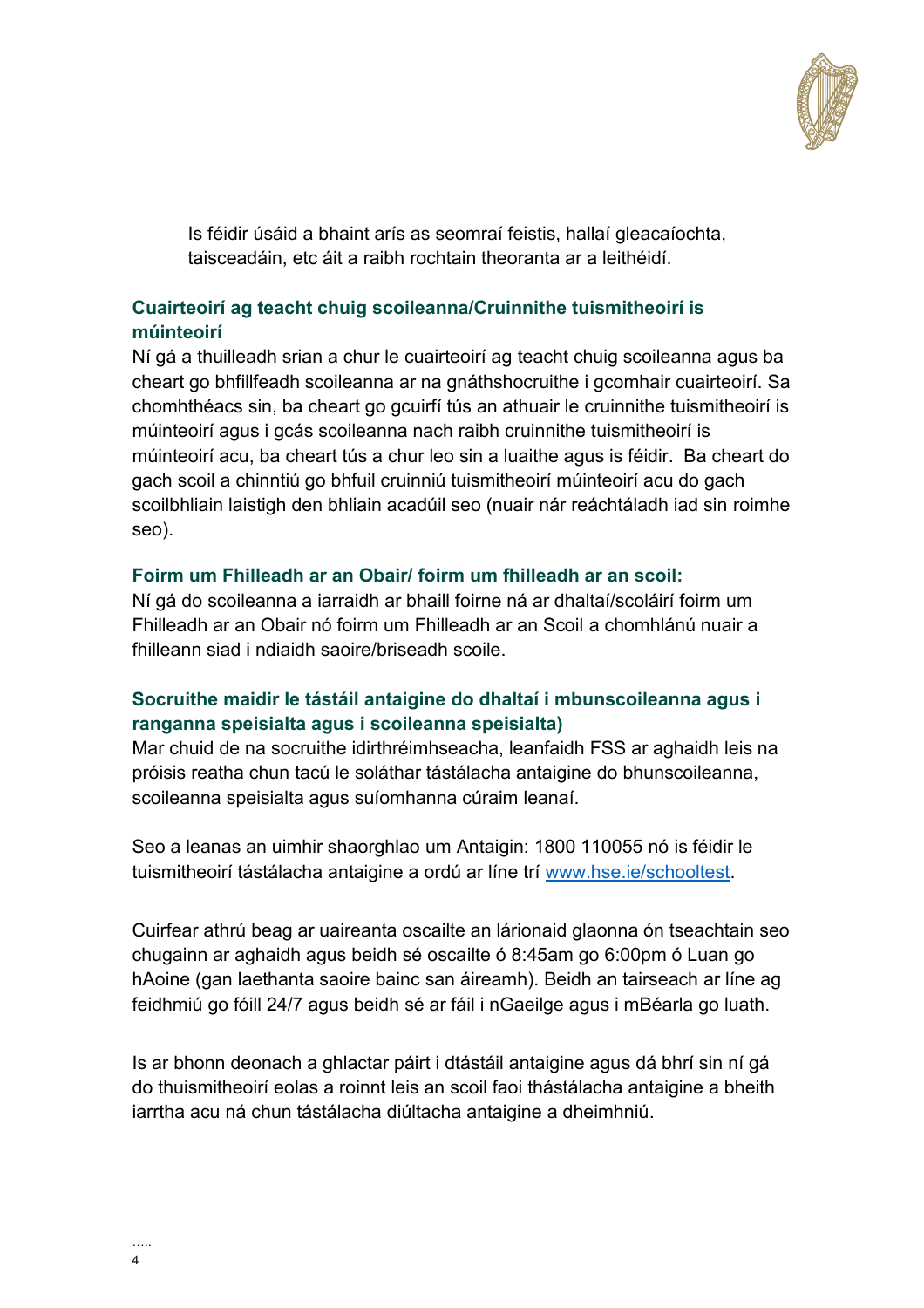

Ba cheart do leanaí nach bhfuil tinn leanúint orthu ag freastal ar an scoil, pé acu an nglacann siad páirt i dtástáil antaigine nó nach nglacann.

### **Socruithe maidir le measúnú riosca sláinte poiblí do scoileanna speisialta:**

I gcás go mbíonn cás deimhneach i scoil speisialta déanfaidh Sláinte Phoiblí measúnú riosca sláinte poiblí má bhí an cás deimhneach i suíomh na scoile le linn na tréimhse tógálaí.

### **Socruithe solúbthachta maidir le soláthar foirne:**

Aithnítear go mbeidh éileamh ar ionadaithe go fóill agus go mbeidh gá le roinnt solúbthachta maidir le socruithe saoire mar gheall ar an gcomhairle sláinte poiblí fanacht sa bhaile má tá comharthaí á léiriú ag duine nó má fuair duine toradh deimhneach ar thástáil do Covid-19. Eiseofar treoir ar leith do scoileanna maidir le socruithe do shaoire thuismitheoireachta.

### **Uaireanta SET a chur i dtaisce:**

Iarrtar ar scoileanna leanúint ar aghaidh agus gach iarracht á déanamh acu múinteoir ionaid a fháil do gach asláithreacht mhúinteora. Níor cheart múinteoirí, nach múinteoirí ranga iad, a úsáid ach amháin mar bheart deiridh nuair nach féidir múinteoir ionaid a fháil ó cheann ar bith de na foinsí eile.

Sna cúinsí sin tá an Roinn ag ceadú uaireanta SET a chur i dtaisce ó mhí Eanáir go dtí saoire na Cásca.

# **Socruithe sealadacha maidir le hionadaíocht éigeandála COVID-19 d'iarbhunscoileanna**

Cuireadh in iúl do scoileanna i Nóta Faisnéise 0026/2021 go bhféadfadh múinteoirí iar-bhunscoile suas le 35 uair an chloig teagaisc sa bhreis a sholáthar idir an 29 Samhain 2021 agus an 28 Feabhra 2022. Chun leanúint ar aghaidh ag cur tacaíochta ar fáil do scoileanna chun teacht ar chlúdach ionadaíochta sna seachtainí seo amach romhainn, tá síneadh á chur leis an bhforáil sin ar feadh tréimhse bhreise, agus ceadaítear suas le 35 uair an chloig teagaisc sa bhreis, le linn na tréimhse idir an 1 Márta 2022 agus an 31 Bealtaine 2022.

Ba cheart fiosruithe a sheoladh chuig Rannóg Párolla Iar-bhunscoile na Roinne Oideachais, Baile Átha Luain ar ríomhphost [PPPayroll@education.gov.ie](mailto:PPPayroll@education.gov.ie) nó